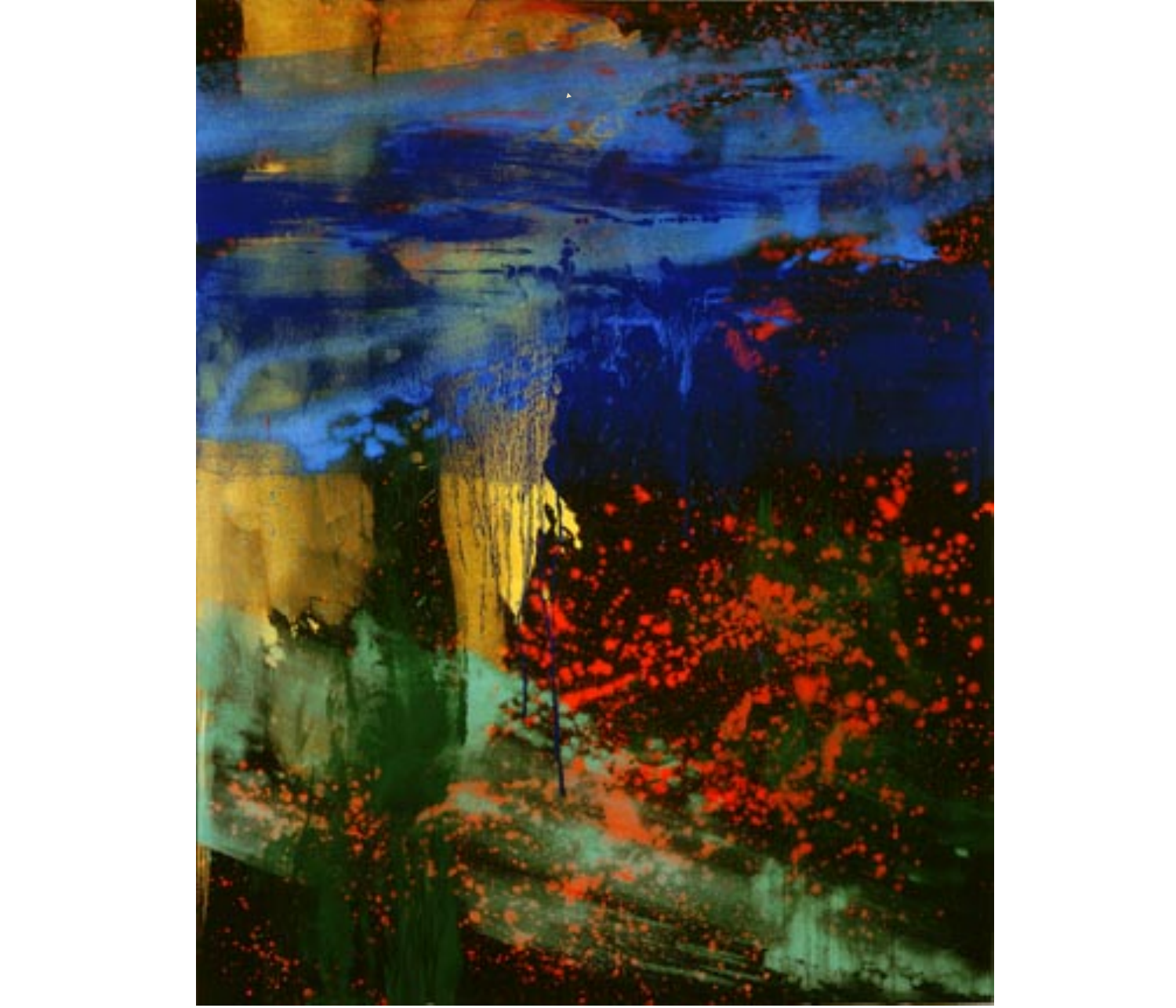# **Scripture** John 8:12

12 Again Jesus spoke to them, saying, "I am the light of the world. Whoever follows me will not walk in darkness, but will have the light of life."

John 9:1-7

As he passed by, he saw a man blind from birth. 2 And his disciples asked him, "Rabbi, who sinned, this man or his parents, that he was born blind?" 3 Jesus answered, "It was not that this man sinned, or his parents, but that the works of God might be displayed in him. 4 We must work the works of him who sent me while it is day; night is coming, when no one can work. 5 As long as I am in the world, I am the light of the world." 6 Having said these things, he spit on the ground and made mud with the saliva. Then he anointed the man's eyes with the mud 7 and said to him, "Go, wash in the pool of Siloam" (which means Sent). So he went and washed and came back seeing.

### **Sermon**

 *I am the Light of the World* Shawn Gendall